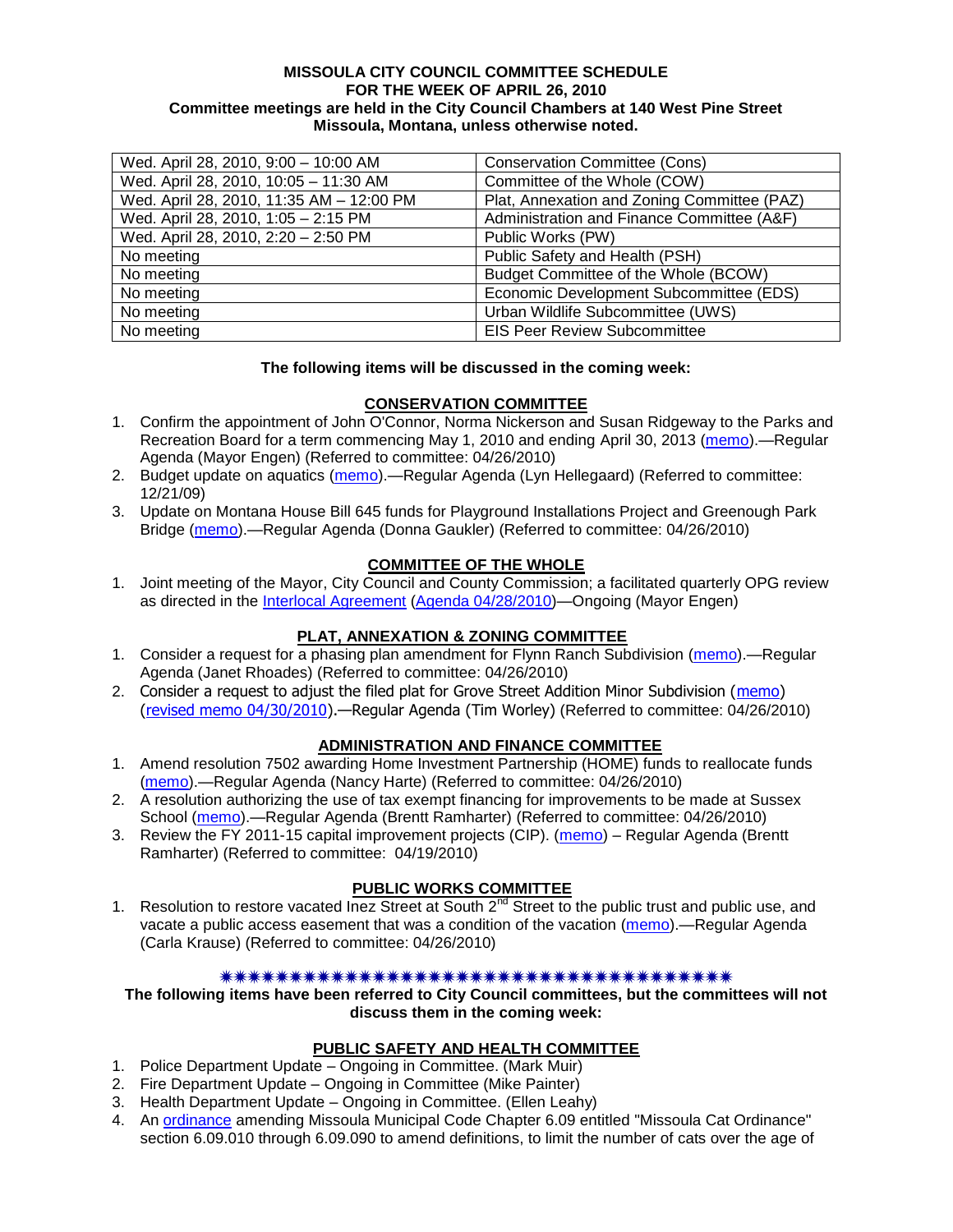four months that a person, family, or household can harbor, keep, or maintain to five and to enact other general amendments. [\(PS&H\)](ftp://ftp.ci.missoula.mt.us/Packets/Council/2008/2008-12-15/081210psh.pdf) (Returned from Council floor: 01/12/09)

- 5. An [ordinance](ftp://ftp.ci.missoula.mt.us/Packets/Council/2008/2008-12-15/DogOrdinance--PSHrevisions.pdf) amending Missoula Municipal Code Title 6 entitled "Animals" generally amending Chapter 6.04 entitled "Animals Running at Large" and Chapter 6.08 entitled "Dogs and Pet Shops," increasing the fee when an animal is impounded and establishing a fee for a boarding kennel license. [\(PS&H\)](ftp://ftp.ci.missoula.mt.us/Packets/Council/2008/2008-12-15/081210psh.pdf) (Returned from Council floor: 01/12/09)
- 6. Consider an [emergency ordinance](http://www.ci.missoula.mt.us/DocumentView.aspx?DID=3152) and an [ordinance](http://www.ci.missoula.mt.us/DocumentView.aspx?DID=3130) amending Missoula Municipal Code Title 10, entitled "Vehicles and Traffic," by adding Chapter 56 entitled "Refusal to submit to alcohol and/or drug tests" and enacting sections 10.56.010 through 10.56.030. [\(memo\)](http://www.ci.missoula.mt.us/DocumentView.aspx?DID=3131) [\(PS&H\)](http://www.ci.missoula.mt.us/Archive.aspx?ADID=1954) [\(03/17/10 PS&H\)](http://www.ci.missoula.mt.us/Archive.aspx?ADID=2112) (Returned from Council floor: 03/22/2010)
- 7. Authorize the Mayor to sign contract with Mountain Water for the installation of a fire hydrant in the Franklin-to-Fort area [\(memo\)](http://www.ci.missoula.mt.us/DocumentView.aspx?DID=3553).—Regular Agenda (Jason Diehl) (Referred to committee: 04/26/2010)

## **CONSERVATION COMMITTEE**

- 1. Review Conservation and Urban Wildlife Subcommittee referrals. [\(memo\)](http://www.ci.missoula.mt.us/DocumentView.aspx?DID=2933) Regular Agenda (Marty Rehbein) (Referred to committee: 01/11/10)
- 2. Appoint one member to the position of a Builders Sector representative to the Greenhouse Gas & Energy Conservation Team for the term starting immediately, and ending on July 31, 2011 [\(memo\)](http://www.ci.missoula.mt.us/DocumentView.aspx?DID=3587). Regular Agenda (Kelly Elam) (Referred to committee: 04/26/2010)

# **PLAT, ANNEXATION & ZONING COMMITTEE**

- 1. Annexation. (see separate list at City Clerk's Office for pending annexations) (Ongoing in Committee)
- 2. Update the Rattlesnake Valley Comprehensive Plan Amendment [\(memo\)](ftp://ftp.ci.missoula.mt.us/Packets/Council/2007/2007-04-02/Referrals/Rattlesnake_Plan_Update_referral.pdf).—Regular Agenda (Dave Strohmaier) (Referred to committee: 04/02/07)
- 3. Request to rezone the property legally described as Lot 3 of Scott Street Lots Subdivision, located in Section 16, T13N, R19W, P.M.M. form D (Industrial) to I-1 (Light Industrial), based on the finding of fact and conclusions of law. (PAZ [05/21/08\)](ftp://ftp.ci.missoula.mt.us/Packets/Council/2008/2008-06-02/080521paz.pdf) (Returned from Council floor: 6/2/08)
- 4. Discussion of OPG's [task list](ftp://ftp.ci.missoula.mt.us/Packets/Council/2008/2008-07-07/UITaskList.pdf) and workload [\(Urban Initiatives work plan\)](ftp://ftp.ci.missoula.mt.us/Packets/Council/2006/2006-06-12/Referrals/Urban_Init.htm).—Regular Agenda (Mike Barton) (Referred to committee: 06/12/06)
- 5. Ongoing discussion of City planning issues with members of the Planning Board.—Regular Agenda (Bob Jaffe) (Referred to committee: 3/20/06)
- 6. Discuss the implications of the Sonata Park court case [\(memo\)](http://www.ci.missoula.mt.us/DocumentView.aspx?DID=3268).—Regular Agenda (Bob Jaffe) (Referred to committee: 03/08/10)

# **ADMINISTRATION AND FINANCE COMMITTEE**

- 1. Approve claims. (Ongoing) (Consent Agenda)
- 2. Approve journal vouchers. (Ongoing) (Consent Agenda)
- 3. Approve budget transfers. (Ongoing) (Consent Agenda)
- 4. An ordinance amending the municipal code as it relates to bike licensing.  $(A\&F)$  (Returned from council floor: 12/15/08)
- 5. Implications of establishing maintenance districts. [\(memo\)](ftp://ftp.ci.missoula.mt.us/Packets/Council/2009/2009-05-11/Referrals/MaintenanceDistricts.pdf) Regular Agenda (Bob Jaffe) (Referred to committee: 05/11/09)
- 6. Clarify position of council member who also serves on the board of a non-profit agency that has dealings with the city. [\(memo\)](http://www.ci.missoula.mt.us/DocumentView.aspx?DID=1840) – Regular Agenda (Ed Childers) (Referred to committee: 07/20/2009)
- 7. [Resolution](http://www.ci.missoula.mt.us/DocumentView.aspx?DID=2373) of the Missoula City Council establishing a tourism business improvement district consisting of non-contiguous lands within the City of Missoula for the purpose of aiding tourism, promotion and marketing within the district. [\(Exhibit A\)](http://www.ci.missoula.mt.us/DocumentView.aspx?DID=2090) [\(Exhibit B\)](http://www.ci.missoula.mt.us/DocumentView.aspx?DID=2374) [\(memo\)](http://www.ci.missoula.mt.us/DocumentView.aspx?DID=2097) [\(A&F\)](http://www.ci.missoula.mt.us/Archive.aspx?ADID=1172) (Returned from Council floor: 10/05/09)
- 8. Review the FY 2010-14 CIP projects in committee [\(memo\)](ftp://ftp.ci.missoula.mt.us/Packets/Council/2009/2009-03-23/Referrals/RefAFCIPBudgetReviewFY2010-2014CIP.pdf).—Regular Agenda (Brentt Ramharter) (Referred to committee: 03/23/09)
- 9. Ratification of recommended refunding of the 2001A General Fund Obligation Bond issue in order to save future interest costs [\(memo\)](http://www.ci.missoula.mt.us/DocumentView.aspx?DID=3446).—Regular Agenda (Brentt Ramharter) (Referred to committee: 04/05/10)

# **PUBLIC WORKS COMMITTEE**

- 1. Consider the sizes of grease interceptors for the restaurant industry [\(memo\)](ftp://ftp.ci.missoula.mt.us/Packets/Council/2008/2008-04-21/Referrals/Industrial_waste_restaurants.pdf).—Regular Agenda (Stacy Rye and Bob Jaffe) (Referred to committee: 04/21/08)
- 2. Consider restructuring the city's Sewer Loan Program along the lines of the recently approved change to the Sidewalk & Curb Loan Fund.—Regular Agenda (Ed Childers) (Referred to committee: 06/26/06)